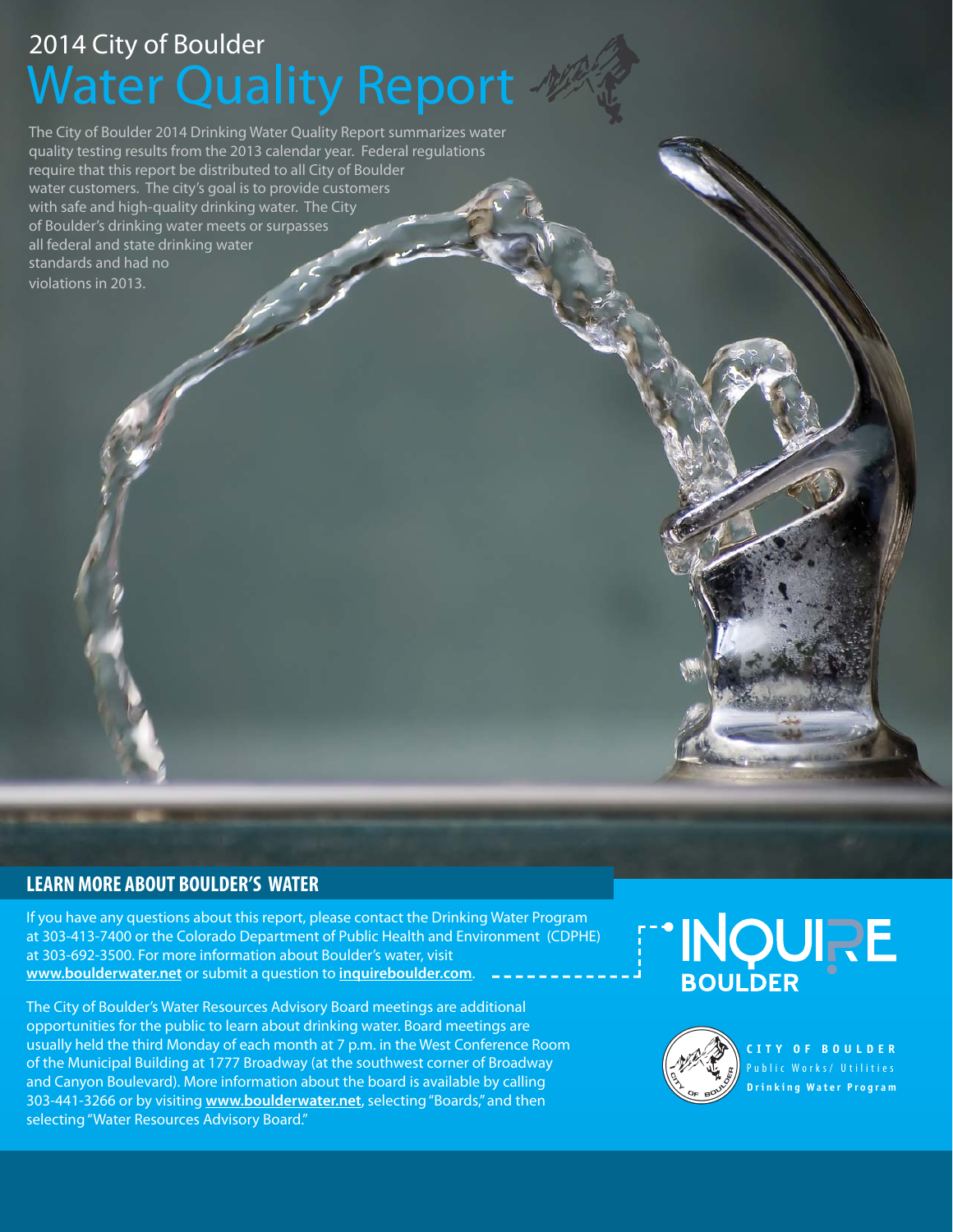#### **CITY OF BOULDER WATER SOURCES**

The City of Boulder gets its water from Barker Reservoir, Lakewood Reservoir, Boulder Reservoir and Carter Lake (via the Boulder Feeder Canal). Water used at your home or business may come from any of these sources, depending on season or availability.

The CDPHE provided the City of Boulder with a Source Water Assessment Report for Boulder's water supplies. To access this report, visit **wqcdcompliance.com/ccr**, select "Source Water Assessment Reports," then "Assessment Report by County" (select "Boulder" and then "107152; Boulder, City of (Revised)").

### **GENERAL INFORMATION ABOUT DRINKING WATER** BARKER BARKER BARKER BARKER BARKER BARKER BARKER BARKER BARKER BARKER BARKER BARKER BARKER BARKER BARKER BARKER BARKER BARKER BARKER BARKER BARKER BARKER BARKER BARKER BARKER BARK



All drinking water, including bottled water, may reasonably be expected to contain at least small amounts of some contaminants. The presence of contaminants does not necessarily indicate that the water poses a health risk. Some people may be more vulnerable to contaminants in drinking water than the general population. Immunocompromised people such as those with cancer undergoing chemotherapy, those who have undergone organ transplants, have HIV-AIDS or other immune system disorders, some elderly, and infants can be particularly at risk of infections. These people should seek drinking water advice from their health care providers. To receive a copy of the Environmental Protection Agency (EPA) and U.S. Centers for Disease Control guidelines on appropriate means to lessen the risk of infection, call the EPA Safe Drinking Water Hotline at 1-800-426-4791.

The sources of both tap water and bottled water include rivers, lakes, streams, ponds, reservoirs, springs, and wells. As water travels over the surface of the land or through the ground, it dissolves naturally occurring minerals and, in some cases, radioactive material and can pick up substances resulting from the presence of animals or humans. Contaminants that may be present in source water include:

- **Microbial contaminants** such as viruses and bacteria that may come from sewage treatment plants, septic systems, agricultural livestock operations and wildlife;
- **Inorganic contaminants** such as salts and metals, which can be naturally-occurring or result from urban stormwater runoff, industrial or domestic wastewater discharges, oil and gas production, mining or farming;
- **Pesticides and herbicides** that may come from a variety of sources such as agriculture, urban stormwater runoff and residential uses;
- **Organic chemical contaminants** including synthetic and volatile organic chemicals, which are byproducts of industrial processes and petroleum production and also may come from gas stations, urban stormwater runoff and septic systems; and
- **Radioactive contaminants** that can be naturally occurring or be the result of oil and gas production and mining activities.

To ensure that tap water is safe to drink, the CDPHE prescribes regulations limiting the amount of certain contaminants in water provided by public water systems. Food and Drug Administration regulations establish limits for contaminants in bottled water that must provide the same protection for public health.

#### **WATER QUALITY DATA TERMS AND ABBREVIATIONS**

- AL = Action Level: The concentration of a contaminant which, if exceeded, triggers treatment or other requirements that a water system must follow.
- MCL = Maximum Contaminant Level: The highest level of a contaminant that is allowed in drinking water. MCLs are set as close to the MCLGs as feasible using the best available treatment technology
- MCLG = Maximum Contaminant Level Goal: The level of a contaminant in drinking water below which there is no known or expected risk to health. MCLGs allow for a margin of safety.
- MRDL = Maximum Residual Disinfectant Level: The highest level of a disinfectant allowed in drinking water. There is convincing evidence that addition of a disinfectant is necessary for control of microbial contaminants.
- MRDLG = Maximum Residual Disinfectant Level Goal: The level of a drinking water disinfectant, below which there is no known or expected risk to health.
- TT = Treatment Technique: A required process intended to reduce the level of a contaminant in drinking water.
- RAA = Running Annual Average: An average of monitoring results for the previous 12 calendar months or previous four quarters.
- LRAA = Locational Running Annual Average: The average of sample results for samples collected at a particular monitoring location during the most recent four calendar quarters.
- $NE =$  Not Established
- NTU = Nephelometric Turbidity Units
- ppm = parts per million, or milligrams per liter (mg/l) ľ
- $ppb =$  parts per billion, or micrograms per liter ( $\mu$ g/l)
- ppt = parts per trillion, or nanograms per liter (ng/l)



#### **How do you protect and conserve water? a**

- To learn about events, tips and ways you can help protect our streams, visit: **www.keepitcleanpartnership.org**
- To learn about ways you can save water and money with water conservation, visit:  **www.bouldersaveswater.net** •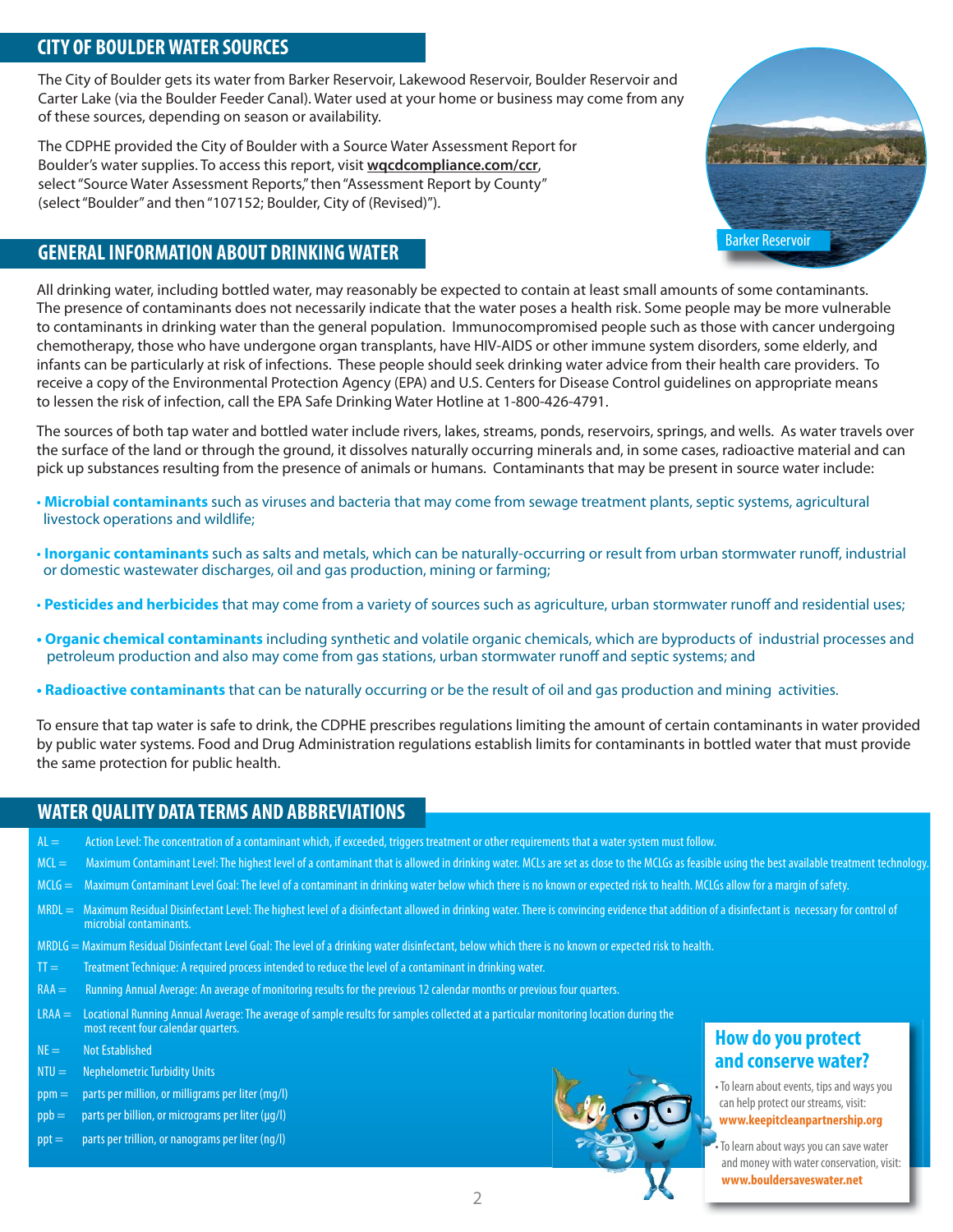#### **WATER QUALITY DATA**

The City of Boulder routinely monitors for contaminants in drinking water according to federal and state laws. The data presented in this report are the result of monitoring for the period of Jan. 1 to Dec. 31, 2013 or from the most recent testing done in accordance with regulations. The CDPHE does not require the City of Boulder to monitor all contaminants each year because the concentrations of some contaminants are not expected to vary significantly from year to year or because the City of Boulder's system is not considered vulnerable to that type of contamination. Therefore, some of the data, though representative, may be more than one year old.

#### **CONTAMINANTS DETECTED**

|  | Contaminant                  | <b>Units</b> | <b>MCL</b>                                            |                    | <b>MCLG</b>                                                      | Result                                 |                     | Violation<br>(Yes / No)        | <b>Sample Date</b>                        | <b>Typical Source of Contamination</b>                                                                       |
|--|------------------------------|--------------|-------------------------------------------------------|--------------------|------------------------------------------------------------------|----------------------------------------|---------------------|--------------------------------|-------------------------------------------|--------------------------------------------------------------------------------------------------------------|
|  | <b>Barium</b>                | ppm          | $\overline{2}$                                        |                    | $\overline{2}$                                                   | 0.023 average<br>$0.011 - 0.047$ range |                     | No                             | 2013                                      | Discharge of drilling wastes; discharge from<br>metal refineries; erosion of natural deposits                |
|  | Chlorine                     | ppm          | $MRDL = 4$                                            |                    | $MRDLG = 4$                                                      | 0.88 average<br>0.03 - 1.40 range      |                     | $\rm No$                       | At least 120 samples<br>per month in 2013 | Water additive used to control microbes                                                                      |
|  | Fluoride                     | ppm          | 4                                                     |                    | 0.89 average<br>$\overline{4}$<br>$0.16 - 1.12$ range            |                                        |                     | No                             | <b>Daily 2013</b>                         | Erosion of natural deposits; water additive<br>which promotes strong teeth                                   |
|  | <b>Nitrate</b>               | ppm          | 10                                                    | 10                 |                                                                  | 0.04 average<br>$<$ 0.1-0.15 range     |                     | No                             | 2013                                      | Runoff from fertilizer use; leaking from<br>septic tanks, sewage; erosion of natural<br>deposits             |
|  | Sodium<br>(not regulated)    | ppm          | <b>NE</b>                                             |                    | $\sf NE$                                                         | 7.45 average<br>3.4-15.0 range         |                     | No                             | 2013                                      | Erosion of natural deposits                                                                                  |
|  | Contaminant                  | <b>Units</b> | <b>TT Requirement</b>                                 |                    |                                                                  | Result                                 |                     | <b>Violation</b><br>(Yes / No) | <b>Sample Date</b>                        | <b>Typical Source of Contamination</b>                                                                       |
|  |                              | <b>NTU</b>   | Not to exceed 1 for any single<br>measurement         |                    | Highest single measurement: 0.53<br>Range: 0.01 - 0.53           |                                        | No                  | <b>Daily 2013</b>              | Soil Runoff                               |                                                                                                              |
|  | Turbidity                    | <b>NTU</b>   | At least 95% of month's samples<br>must be $\leq 0.3$ |                    | Lowest monthly percentage of<br>samples meeting TT standard: 99% |                                        | $\rm No$            | Monthly 2013                   |                                           |                                                                                                              |
|  | Contaminant                  | <b>Units</b> | <b>AL</b>                                             | 90th<br>Percentile |                                                                  | Number of<br><b>Sites over AL</b>      |                     | <b>Violation</b><br>(Yes / No) | <b>Sample Date</b>                        | <b>Typical Source of Contamination</b>                                                                       |
|  | Copper                       | ppm          | 1.3                                                   | 0.16               |                                                                  | $\mathbf 0$                            |                     | No                             | 2011                                      | Corrosion of household plumbing systems;<br>erosion of natural deposits; leaching from<br>wood preservatives |
|  | Lead                         | ppb          | 15                                                    | 2.2                |                                                                  | $\pmb{0}$                              |                     | No                             | 2011                                      | Corrosion of household plumbing systems,<br>erosion of natural deposits                                      |
|  | Contaminant                  | <b>Units</b> | <b>MCL</b>                                            | <b>MCLG</b>        | Average                                                          | Range<br>of All<br><b>Samples</b>      | <b>Highest LRAA</b> | Violation*<br>(Yes / No)       | <b>Sample Date</b>                        | <b>Typical Source of Contamination</b>                                                                       |
|  | <b>Haloacetic Acids</b>      | ppb          | 60                                                    | <b>NE</b>          | 34.3                                                             | 14.9-62                                | 39.1                | No                             | Quarterly 2013                            | Byproduct of drinking water disinfection                                                                     |
|  | <b>Total Trihalomethanes</b> | ppb          | 80                                                    | <b>NE</b>          | 33.0                                                             | $16.1 - 65.4$                          | 39.4                | N <sub>o</sub>                 | Quarterly 2013                            | Byproduct of drinking water disinfection                                                                     |

\* Compliance based on LRAA

#### **DISINFECTION BYPRODUCT PRECURSOR - Total Organic Carbon Removal Ratio**

| <b>Water Treatment Facility</b>                   | <b>Compliance Factor (minimum RAA)</b> | RAA  | <b>Violation</b><br>(Yes / No) | <b>Sample Date</b> | <b>Typical Source of Contamination</b> |
|---------------------------------------------------|----------------------------------------|------|--------------------------------|--------------------|----------------------------------------|
| <b>Betasso Water Treatment Facility</b>           | 1.0                                    | 1.34 | No                             | 2013               | Naturally present in the environment   |
| <b>Boulder Reservoir Water Treatment Facility</b> | $1.0\,$                                | 1.20 | No                             | 2013               | Naturally present in the environment   |